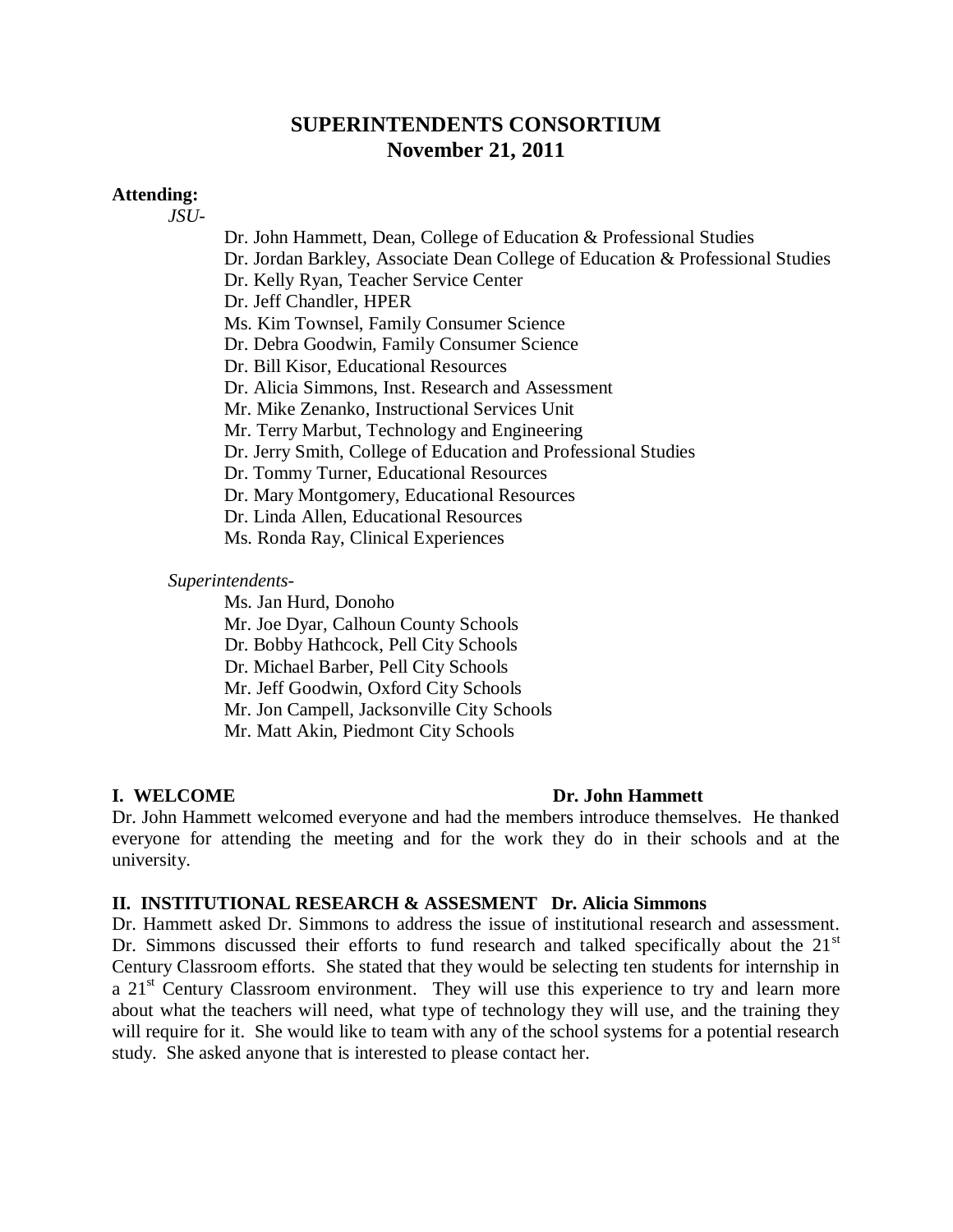### **III. INTERNSHIP UPDATES Ms. Ronda Ray**

Dr. Hammett asked Ms. Ronda Ray to give the internship update. Ms. Ray discussed the growing importance of team teaching and that this was a direction the university was moving toward for all of its interns in the future. She also discussed the idea of combining the Practicum and Internship together and stated that this was also a direction they would be going to in the near future. She talked about two pilot programs. One is the video project where students are recorded during their teaching for evaluation and reflection. The other has to do with the yearlong internship idea. She said that they had received very positive feedback on both of them.

### **IV. TECHNOLOGY & ENGINEERING Mr. Terry Marbut**

Dr. Hammett asked Mr. Terry Marbut to give an update from the Technology and Engineering Department. Mr. Marbut went over a handout about the upcoming Technology Fair. He reminded everyone that due to the growth in turnout for them, they were having two separate events. There will be one for the Northeast Region on March 2, 2012 and one for the Central East Region on March 16, 2012. He said if there were any questions or needs to please contact him. He also discussed the efforts of JSU to become a hub for the Best Robotics project. This would allow them to service the school systems in our region.

### **V. NCATE BLUE RIBBON REPORT Dr. John Hammett**

Dr. Hammett discussed the NCATE Blue Ribbon report and handout. He went over the key points in the report and specifically focused on the "What Needs To Be Done" section. He used this to discuss our own efforts to strengthen our teacher candidates and improve the Internship process. He stated that his goal is to have a strong partnership with our surrounding school systems without becoming a burden to them. He asked everyone to carefully read over the entire handout.

### **VI. CO-TEACHING MODEL Dr. John Hammett**

Dr. Hammett discussed the St. Cloud report and handout on the Co-Teaching model. He stated that he had looked into obtaining their training and announced that they would be coming to JSU in the Spring for a two day workshop. They will be providing training and instruction regarding their Co-Teaching Model. Dr. Hammett wants to involve people from our college as well as the surrounding school systems. His goal is to eventually place all teacher candidates into a Co-Teaching environment for their Internship and then to incorporate it into the Practicum as well. This practice, along with the yearlong Internship, will be two major developments for our college.

### **VII. SCHOOL REFORM Dr. John Hammett**

Dr. Hammett discussed recent news reports about efforts at school reform in the state legislature. He also discussed a recent meeting that Senator Del Marsh spoke at where the topic was also discussed. This led to a very long discussion that centered primarily on the subject of charter schools. There was much conversation about the implications this movement would have on the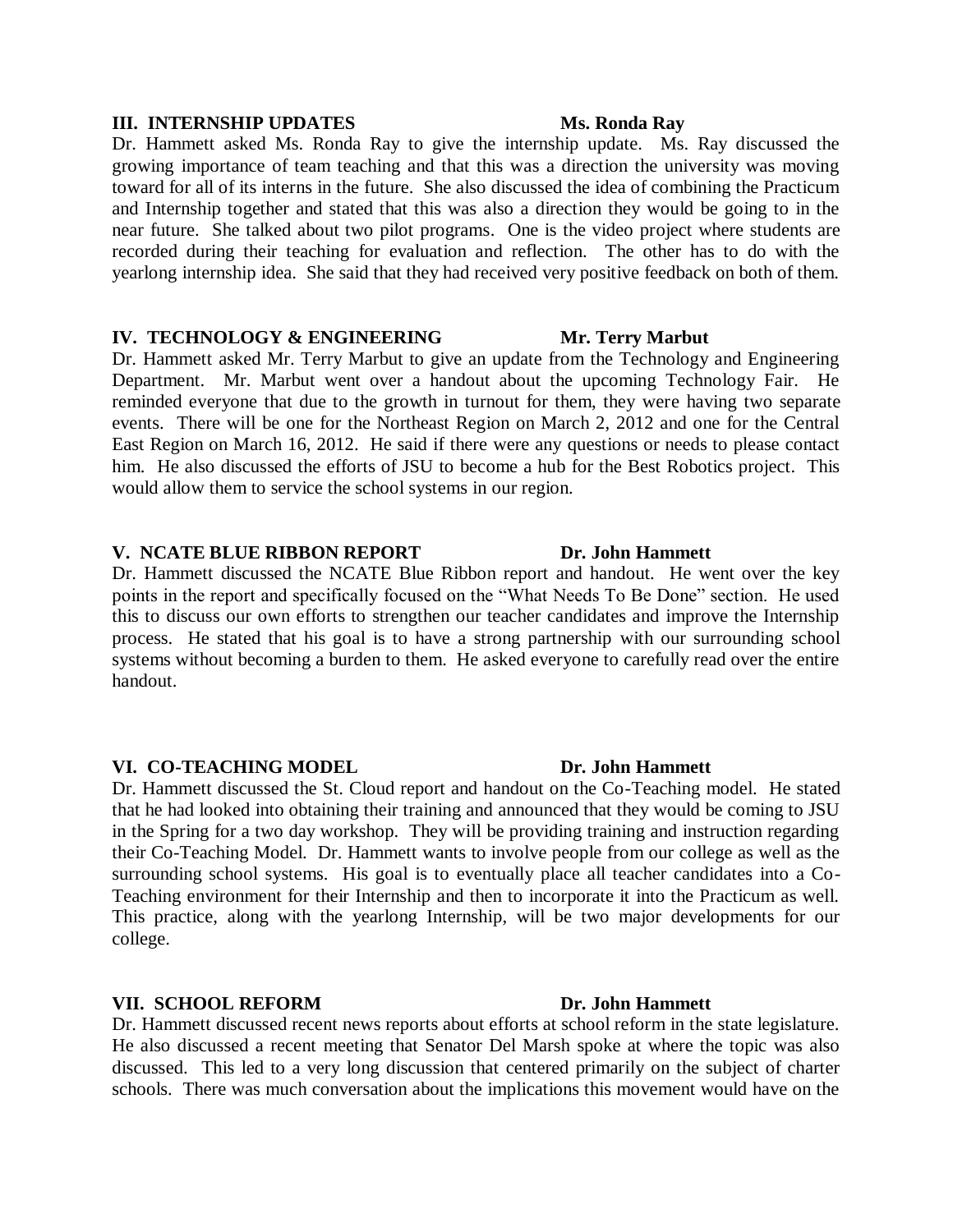public school system in Alabama. Issues such as graduation rates, state funding, and accountability were discussed. Dr. Hammett stated that he would like to have a meeting with the Superintendents and invite Senator Marsh to meet with them to discuss this issue in greater detail.

### **VIII. CURRICULUM UPDATES Dr. John Hammett**

Dr. Hammett asked for curriculum updates from various departments. Dr. Tommy Turner announced that the Teacher Leader program has been approved. It is a thirty-hour program, which will help provide leadership skills. It is an online program and the prerequisite is a Master's Degree in any teaching area. He also gave an update on the EDS Library Media program, which should begin in Fall 2012. Dr. Nina King gave an update for the Curriculum and Instruction department. She stated the Elementary Education Master's program would be going totally online in Fall 2012.

### **IX. ISSUES FROM SUPERINTENDENTS**

Dr. Hammett asked the superintendents to share any issues they are currently facing or are concerned with in the future. The main issue raised had to do with teachers using social media sites in unprofessional ways and the need to do a better job of instructing them about this issue.

### **SUPERINTENDENTS CONSORTIUM May 11, 2012**

*JSU-*

Dr. John Hammett, Dean, College of Education & Professional Studies Dr. Jordan Barkley, Associate Dean College of Education & Professional Studies Dr. Kelly Ryan, Teacher Service Center Dr. Roland Thornburg, Health, Physical Education, & Recreation Mr. Mike Zenanko, Instructional Service Unit Dr. Linda Allen, Educational Resources Dr. Bill Kisor, Educational Resources Dr. Alicia Simmons, Inst. Research and Assessment Ms. Karen Kisor, Inst. Research and Assessment Mr. Terry Marbut, Technology & Engineering Dr. Jerry Smith, College of Education & Professional Studies Ms. Ronda Ray, Clinical Experiences

### *Superintendents-*

Dr. Joan Frazier, Anniston City Schools Mr. Joe Dyar, Calhoun County Schools Dr. Bobby Hathcock, Pell City Schools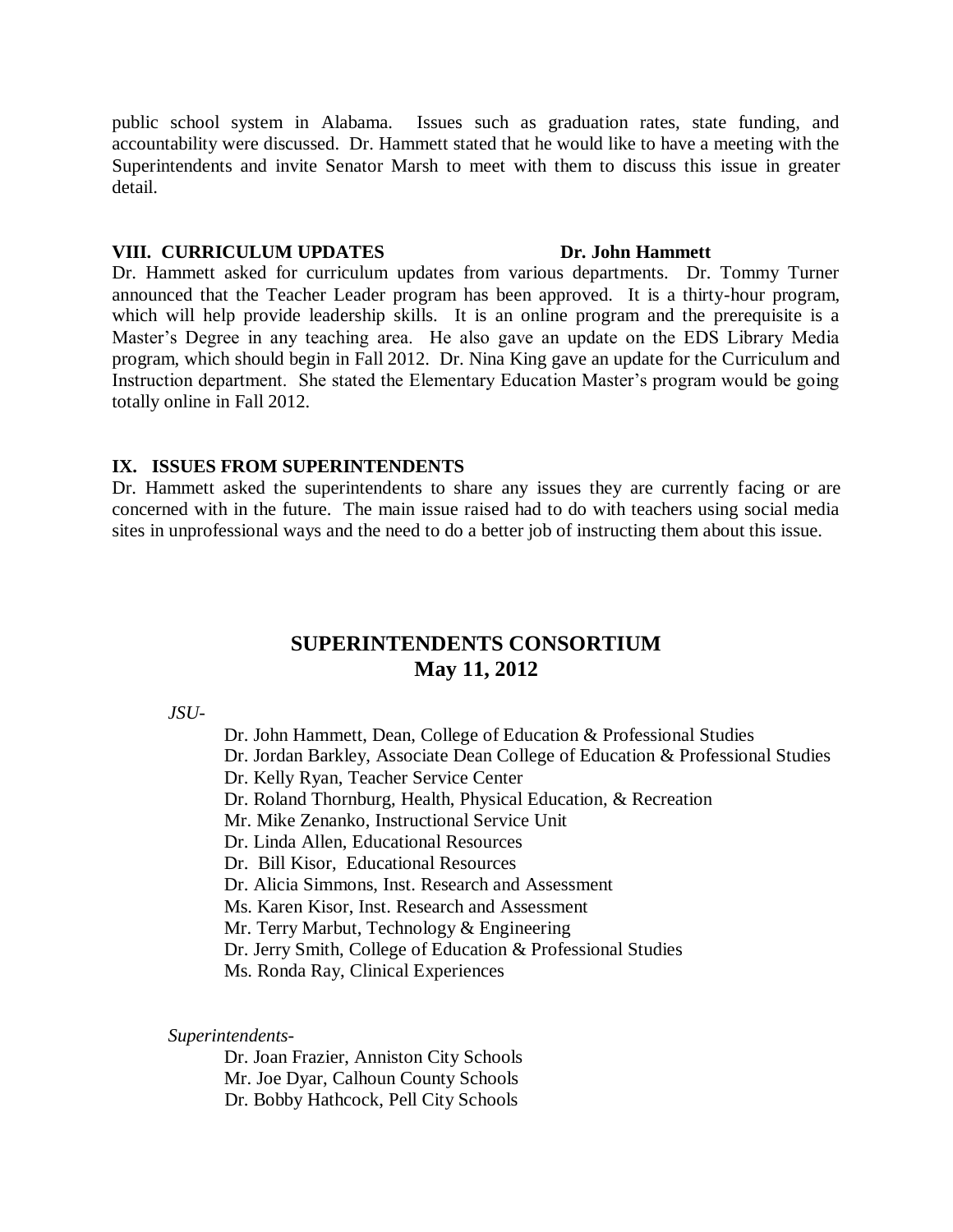Dr. Jeff Goodwin, Oxford City Schools Dr. Jon Campell, Jacksonville City Schools Mr. Matt Akin, Piedmont City Schools Dr. Dale Edwards, Guntersville City Schools

### **I. WELCOME Dr. John Hammett**

Dr. John Hammett welcomed everyone and had the members introduce themselves. He thanked everyone for attending the meeting and for the work they do in their schools and at the university.

### **II. 21st CENTURY CLASSROOM INITIATIVE Dr. Alicia Simmons**

## **Ms. Karen Kisor**

Dr. Hammett asked Dr. Simmons to address the grant they are seeking for the  $21<sup>st</sup>$  Century Classroom Initiative project. She discussed the basics of the grant they are pursuing from the United States Department of Education. She discussed how the school systems in our regional area could support the effort by writing a letter on their behalf. She stated that if the grant were received it would benefit all of the educational facilities in our area. She discussed the collection of data that was used in the grant request. She went over a handout, "Assessing Critical Thinking, Analytical Reasoning, Problem-Solving, and Writing in High School." She also discussed where the different monies from the grant might be invested. Dr. Simmons also discussed the role of Ms. Karen Kisor. She stated that she would be the university liaison to the school systems and to the Superintendents. There was a great deal of discussion about this issue and its potential impact for the area.

### **III. YEARLONG CLINICAL EXPERIENCE Dr. Jordan Barkley**

## **Ms. Ronda Ray**

Dr. Hammett asked Dr. Barkley to address the issue of a "Yearlong Clinical Experience." Dr. Barkley gave the background of the issue and how the idea was developed. He stated that we had twelve students who had participated in this program through our partnership with Piedmont City Schools. He compared their scores with students who had completed the traditional semester long clinical experience. In almost every category the scores were higher for those students who participated in the yearlong program. He stated that a number of universities are moving in that direction. Ms. Ray discussed some of the reports from the participating students, the cooperating teachers, and the university supervisors.

### **IV. CO-TEACHING Dr. John Hammett**

Dr. Hammett discussed the research that supports the co-teaching model. He discussed recent conferences he had attended that dealt with the topic. He stated that students who were exposed to this concept showed a dramatic rise in their test scores. Dr. Hammett discussed the workshop our college is doing next week on this topic. He said the goal was to be able to train faculty in the various school systems that could then train faculty in their local system. He said one of his goals was to eventually be able to send all of our interns into students where they will be in a co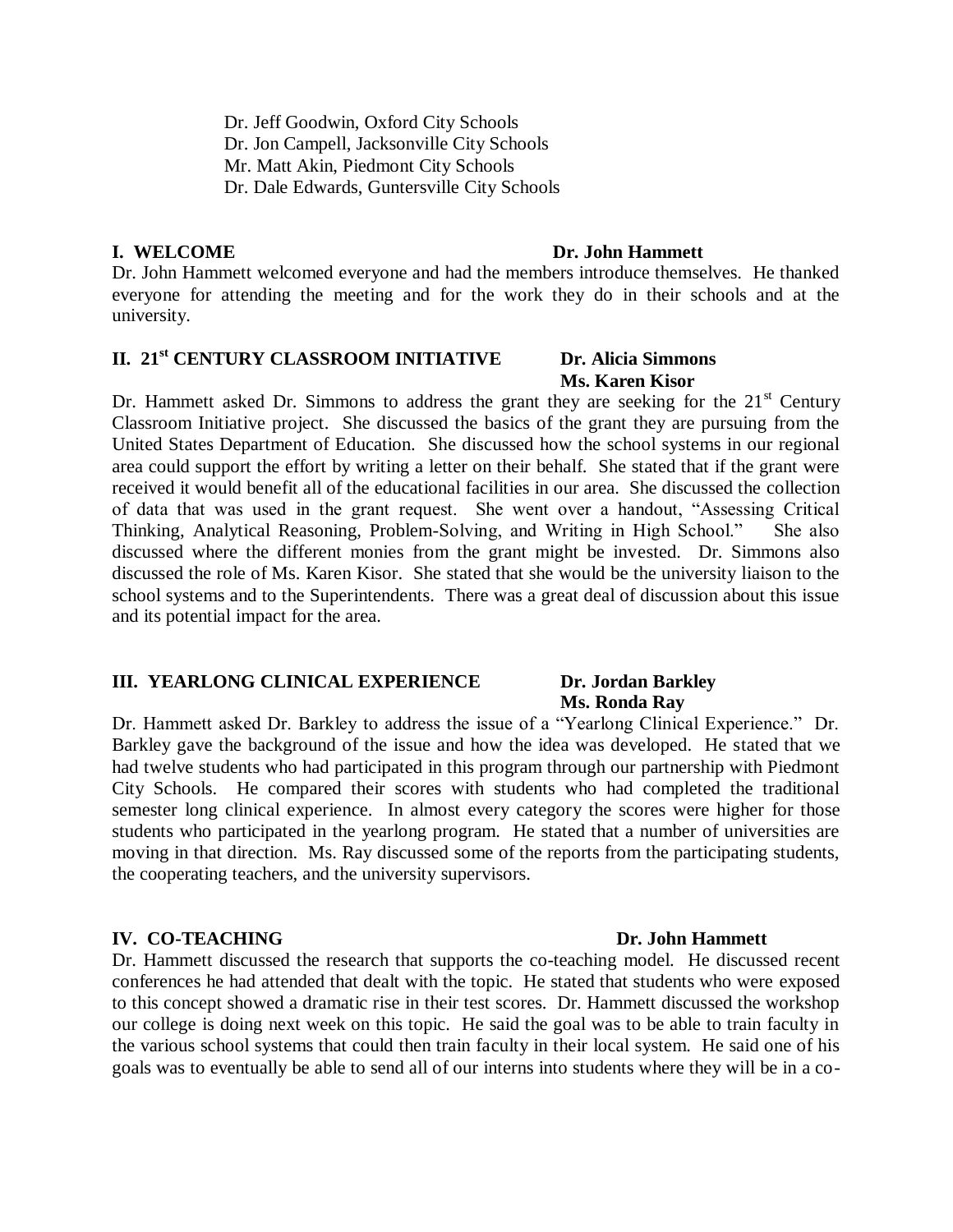teaching environment. He sees this as another positive step along with the  $21<sup>st</sup>$  Century Classroom and the yearlong clinical experience initiatives.

### **V. PRE-SERVICE TEACHER VIDEOS Dr. Jordan Barkley**

# **Ms. Ronda Ray**

Dr. Hammett asked Dr. Barkley and Ms. Ray to discuss the possibility of video taping our students in the classrooms. Ms. Ray discussed a pilot program that our college was using where students were allowed to video themselves in the classroom and then download it into a program that contained embedded grading rubrics for evaluation of the video. It also allows for selecting particular clips that can be taken and used to illustrate both good and bad habits. Dr. Barkley discussed the potential advantages of the program and how it meets all of the required privacy standards. He also discussed how he would like to see it implemented into our college beginning this Fall.

### **VI. CURRICULUM UPDATES Dr. Jordan Barkley**

Dr. Hammett asked Dr. Barkley to go over any curriculum changes. Dr. Barkley said there were not any major changes that had recently taken place. He said we are required to submit all of our state approved programs by next July. He said we would be spending much of this next year reevaluating all of our graduate and undergraduate certification programs. He said that there was thinking of reducing the amount of hours from 128 to 120. He stated that the Elementary Collaborative degree would not be continued. He said they would be moving to a P-12 Collaborative program instead of a stand-alone Elementary and Secondary program. There was a great deal of discussion about the Special Education component.

### **VII. EDUCATIONAL RESOURCES Dr. Tommy Turner**

Dr. Hammett asked Dr. Turner and Dr. Kisor to discuss changes in the Instructional Leadership Program. Dr. Kisor stated that one recent change was the move to an online Master's Program in Instructional Leadership. He stated that next year they would have an online EDS Program in Instructional Leadership. He also discussed a new program for Teacher Leaders. This program is for those who work with both teachers and students. He stated that these programs are appearing nationwide. He stated that JSU had been approved for this program beginning in the Fall. He discussed the requirements for it. He stated that it would be a thirty-hour program and would be totally online. Dr. Turner discussed a handout on the Educational Specialist Level Courses.

### **VIII. IN-SERVICE CENTER Dr. Kelly Ryan**

Dr. Hammett asked Dr. Ryan to discuss issues related to the In-Service Center. He discussed the possibility of having future workshops on online course design. He stated that one program they were having on June  $11<sup>th</sup>$  was on Safe and Civil Schools. This would be a workshop on bulling in the school. Anyone who would like to attend can contact Dr. Ryan. He said they would be offering a study tour of the D-Day museum on June 13-15. He announced that the Gulf Coast Writing Conference would be on June 25-28. Each of our Superintendents will be given a

# **Dr. Bill Kisor**